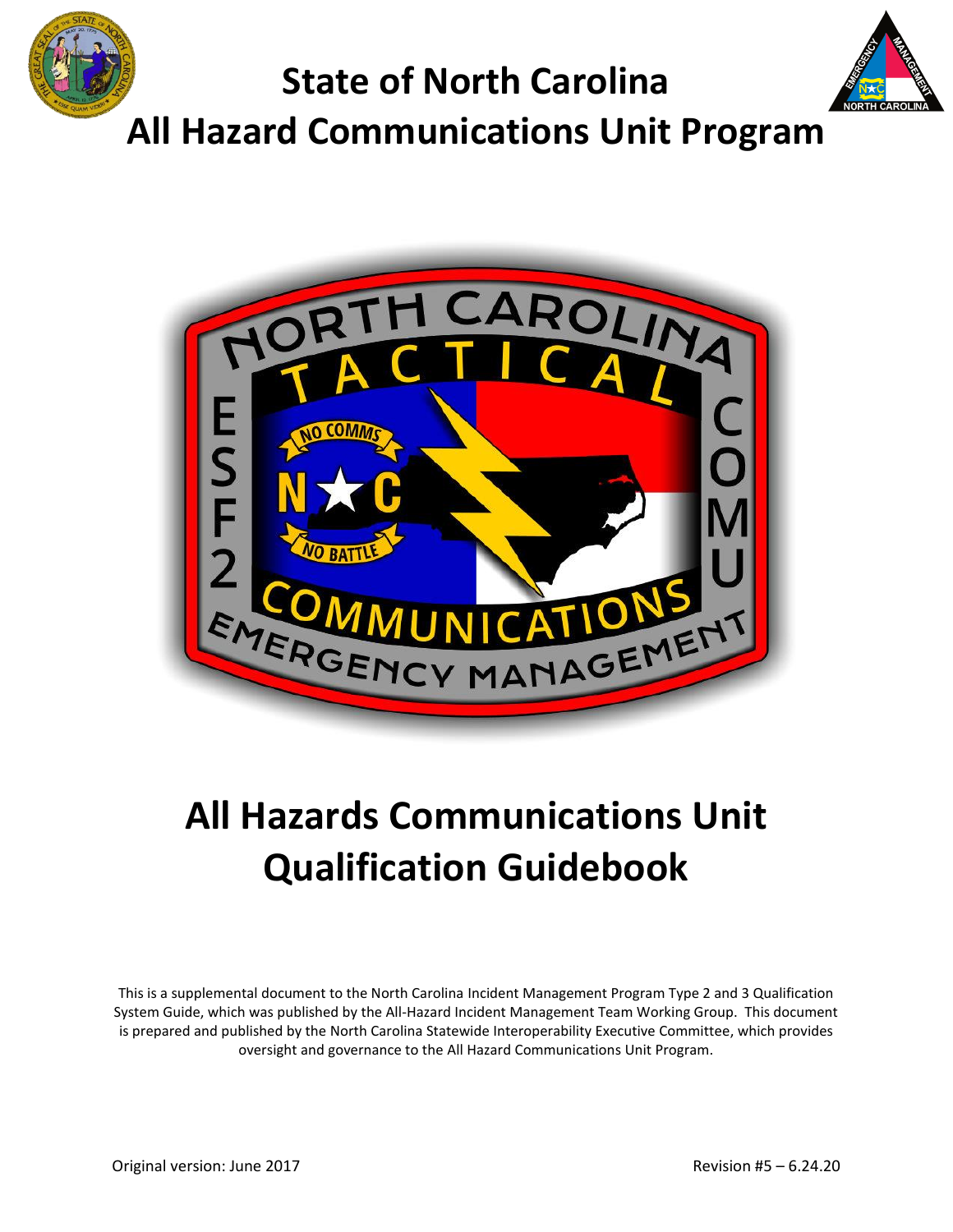

QUALIFICATION GUIDEBOOK

# **SUMMARY**

### **Purpose:**

This document serves as the North Carolina (NC) qualification guide for all hazard communications unit positions in support of Type 2 or Type 3 All Hazard Incident Management Teams (AHIMT) during incidents and planned events.

This guide is intended to supplement and align with NC's All Hazard Incident Management System (AHIMS). Specifically, it supplements and is aligned with the Incident Management Program Type 2 and 3 Qualification System Guide which is prepared and published by the NC AHIMT Working Group.

This guide supplements the Type 2 and 3 Qualification System Guide by providing further guidance needed to address the technical nature of public safety communications (voice and data) encountered in all hazard incidents and planned events and to promote local, regional, and statewide interoperability through a standardized communications unit qualification program.

# **Goals:**

- **1.** Develop and sustain highly professional and technically proficient communication expertise across public safety disciplines; who are familiar with both legacy and current communication technologies and who can deploy as county mutual aid and state resources and promote local, regional, and statewide interoperable and redundant communications planning and usage.
- **2.** Develop and sustain nine (9) Type III All Hazard COMUs<sup>1</sup> statewide, three (3) per NCEM Branch in order to support the state's nine (9) Type III AHIMTs.
- **3.** Develop and sustain three (3) Type II All Hazard COMUs statewide, one (1) per NCEM Branch in order to support the state's three (3) Type II AHIMTs.

### **Objectives:**

 $\overline{\phantom{a}}$ 

- **1.** Establish and educate minimum training and qualification standards for COMU personnel working as part of a COMU or as a single resource assignment. Guide the development of skills and knowledge outside of the formal classroom environment.
- **2.** Retain the foundation and principles of the performance based qualification system established and implemented by the AHIMT Working Group. Educate the difference between the COMU qualification process and other AHIMT unit position qualifications.
- **3.** Improve the COMU qualification process at the state level in order to develop and sustain a high level of technical knowledge and experience within COMUs.

<sup>&</sup>lt;sup>1</sup> For the purposes of this document the acronym COMU will be used to illustrate the overall communications unit. *It is to be understood that COMU is intended to be an abbreviation and not an acronym indicating a NIMS ICS position.*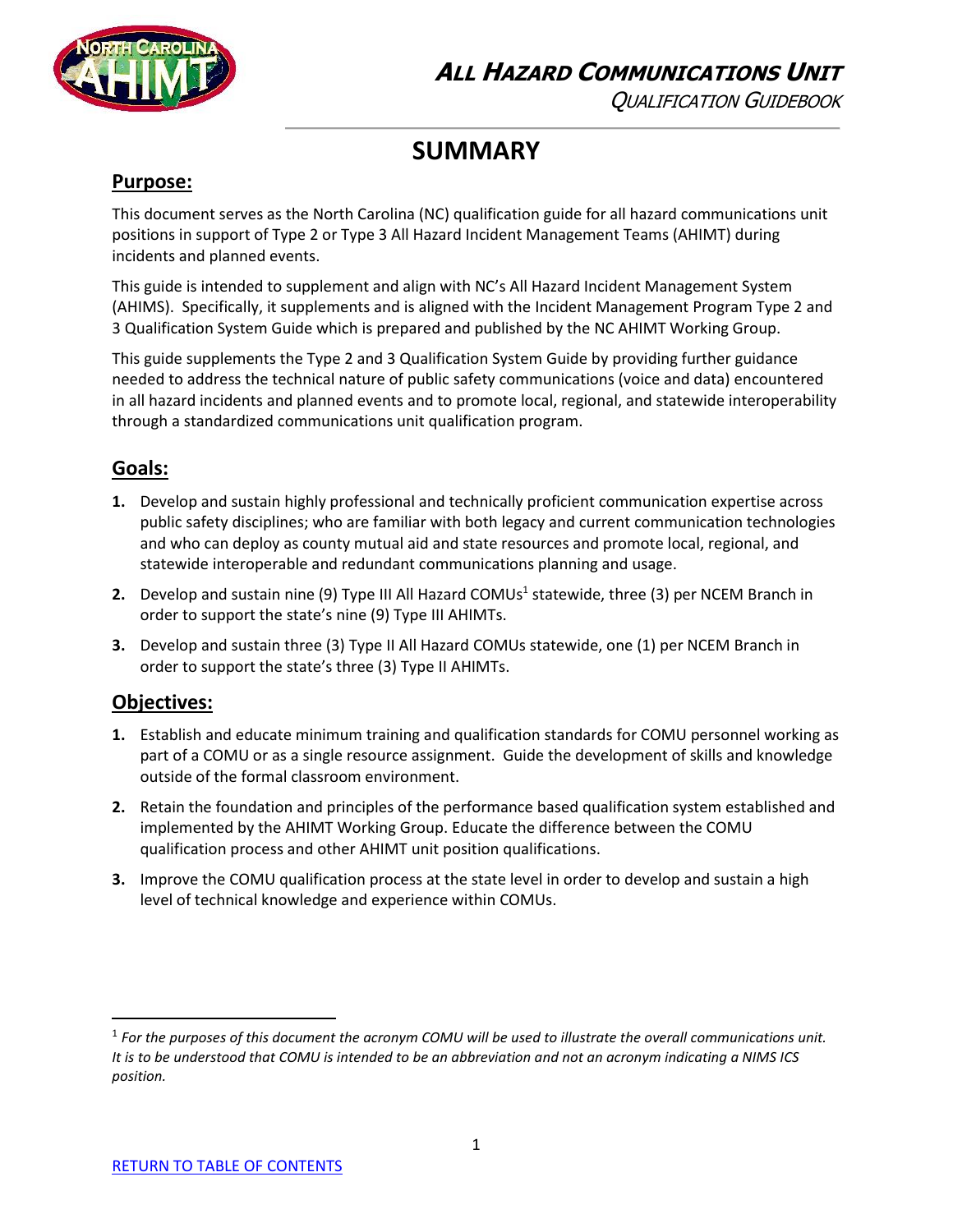

### **Guidance:**

No local agency is required to use these standards or qualifications to manage their own COMUs. With the publication of this edition of these guidelines, the standards in this guide are to be met by all participating agencies and organizations that choose to certify communication professionals and COMUs within the NC AHIMS.

**The remainder of this page is blank**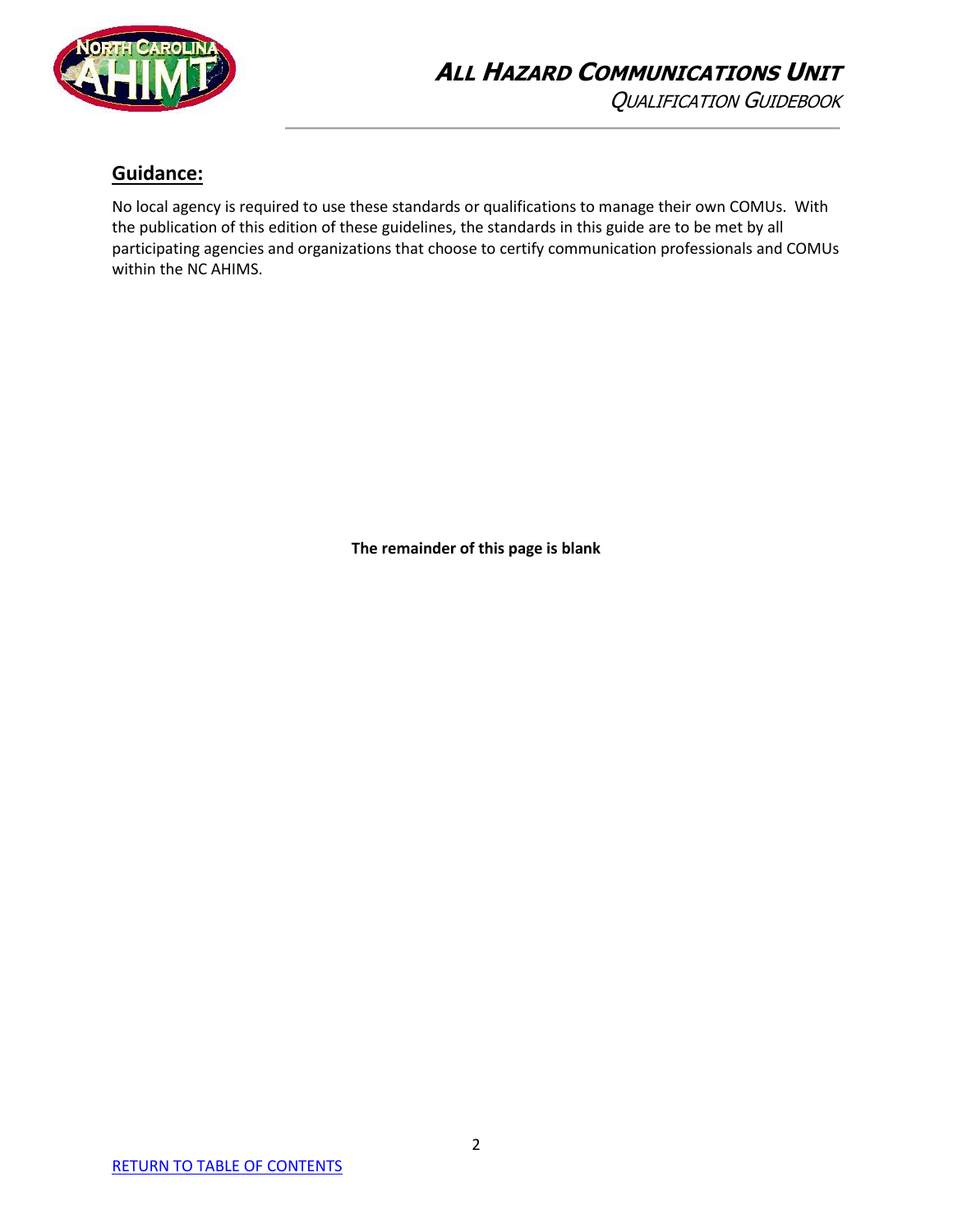

QUALIFICATION GUIDEBOOK

# **TABLE OF CONTENTS**

<span id="page-3-0"></span>

|                   | <b>Section</b> |                                                                        | Page |
|-------------------|----------------|------------------------------------------------------------------------|------|
|                   |                |                                                                        |      |
|                   |                |                                                                        |      |
|                   | А.             |                                                                        |      |
|                   | В.             |                                                                        |      |
|                   | C.             |                                                                        |      |
|                   |                |                                                                        |      |
|                   |                |                                                                        |      |
|                   |                | STEP 3: Position Task Book (PTB) Initiation and Completion Process 4   |      |
|                   |                |                                                                        |      |
|                   |                | STEP 5: AHIMT Application and Credentialing Process (Only for COML)  6 |      |
|                   |                |                                                                        |      |
|                   | D.             |                                                                        |      |
|                   | Е.             |                                                                        |      |
|                   | F.             |                                                                        |      |
| <b>Appendices</b> |                |                                                                        |      |
|                   | А.             |                                                                        |      |
|                   | В.             |                                                                        |      |
|                   | C.             |                                                                        |      |
|                   | D.             |                                                                        |      |
|                   |                |                                                                        |      |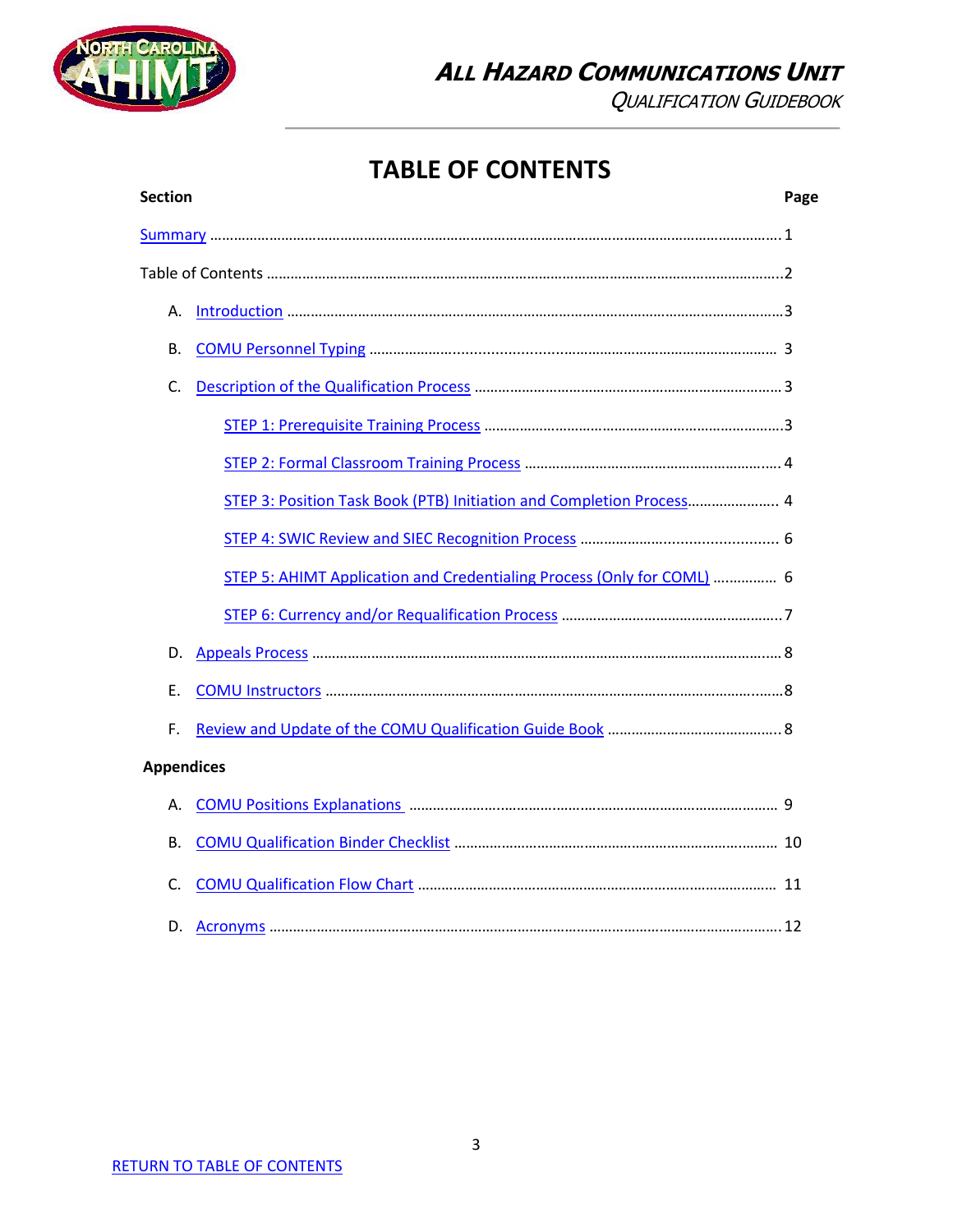

# <span id="page-4-0"></span>**A. INTRODUCTION:**

To enhance the ability to communicate among jurisdictions, agencies and disciplines, NC public safety agencies have worked cooperatively to develop inter-jurisdictional interoperability solutions. A critical component to building, sustaining, and educating interoperability solutions involves the continued refinement of a recognized process for the qualification of COMU personnel. Any questions regarding this All Hazard COMU Qualification Guide Book and the processes explained within it may be directed to the NC Statewide Interoperability Coordinator (SWIC).

This guide establishes guidelines for qualification of COMU positions in NC. This guide also addresses the roles and responsibilities of the NC SWIC, the Statewide Interoperability Executive Committee (SIEC), and the NCEM Branch Managers in the COMU qualification process.

### <span id="page-4-1"></span>**B. COMU PERSONNEL TYPING:**

**Type IV and V:** These qualifications are handled at the local level and not addressed in this guide.

**Type III - SIEC Recognized/Certified:** Communication professionals who successfully complete [Step 4](#page-7-0) will be recognized by the SWIC and SIEC as a COMU resource for state sponsored deployments (e.g. COMU overhead teams and COMU strike teams). However, SIEC recognized communication professions who have not received a COML credential  $(Stop 5)$  must deploy under a credentialed COML when supporting a Type 3 or above AHIMT.

**Type III – COML Credential:** Communication professionals who successfully complete [Step 5](#page-8-0) will be recognized by the SWIC, SIEC, and the NCEM Branch Managers as a COML single resource for state sponsored deployments in support of a Type 3 or above AHIMT.

**Type II:** Type II credentialing requirements will be established by the AHIMT Working Group at a future date.

### <span id="page-4-2"></span>**C. DESCRIPTION OF THE QUALIFICATION PROCESS:**

The Incident Qualification System is a "performance based" qualification system. In this system, **the primary criterion for qualification is individual performance as observed by a qualified evaluator**; using approved standards. In a performance based system, qualification is based upon demonstrated performance as measured on incidents and planned events, normal job activities, exercises and/or classroom simulation activities.

A communication professional must have an opportunity to acquire the knowledge, skills, and abilities required to perform the task of a position before accepting a position assignment. It is the responsibility of the individual and the individual's sponsoring agency to ensure that each trainee has the opportunity to acquire the knowledge, skills, and abilities necessary for position performance.

Communication professionals who desire qualification through NC's AHIMS must complete the steps as described below to become and remain credentialed/recognized in NC as a Type III or above COMU resource.

#### <span id="page-4-3"></span> **STEP 1: Prerequisite Training Process:**

- 1. Candidates **MUST** have completed and maintain documentation for the following courses: **-** COML: **ICS-100, ICS-200, ICS-300, IS-700, IS-800.**
	- **-** All other COMU Positions: **ICS-100, ICS-200, IS-700, IS-800.**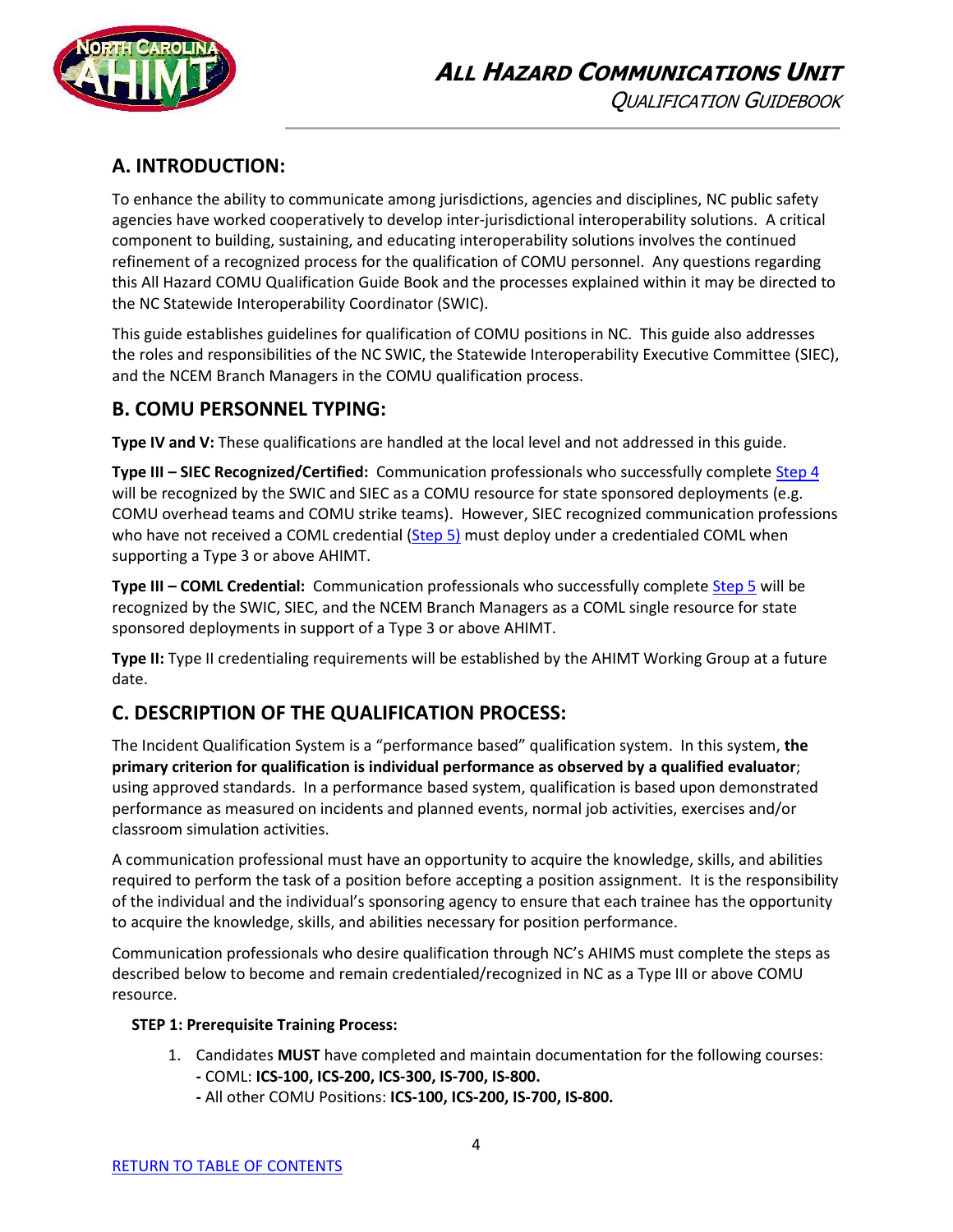

- 2. COMU positions (e.g. COML, COMT, INCM, INTD, and AUXC) are separate positions and are currently not progressive in nature. While it is common, there is no current requirement to take one course prior to another. See Appendix A: COMU [Positions Explanations](#page-10-2) for additional details.
- 3. Candidates **SHOULD HAVE** a public safety communications background with exposure to field operations or currently work in or around public safety communications where they have a vested interest in developing their public safety communications knowledge, skills, and abilities. Such experience can include but is not limited to the following:
	- Has or currently works with local or state communications, communications systems, and resource contacts
	- Has a working base knowledge or frequency / talk group resources and the regulatory and technical issues relating to voice and data communications
	- Has a working base knowledge of local topography and how it affects communications
	- Has a working base knowledge of communication systems' infrastructure and site locations
	- Is familiar with NC communications plans (e.g., Statewide Communications Interoperability Plan (SCIP), ESF #2 Operational Communications Plan, Tactical Interoperable Communications Plans [TICP], and other communication resource guides

#### <span id="page-5-0"></span> **STEP 2: Formal Classroom Training Process:**

- 1. All candidates **MUST** be sponsored in writing by their agency. The sponsoring agency must confirm their support for assisting the candidate in meeting the guidelines of the COMU Program as outlined in this document.
- 2. All candidates **MUST** attend and successfully complete the COMU formal training course (e.g. COML, COMT, INCM, INTD or AUXC) conducted by a DHS-approved instructors. The exception to this is the INCM and INTD which do not have DHS-approved instructors. North Carolina does currently have recognized INTD instructors, which will fit this requirement.
- 3. All COMU formal training courses will be announced through the NC Training & Exercise Registration Management System (NC TERMS) approximately 60 to 90 days prior to the course.
- 4. All candidates who register for communication course on NC TERMS will be automatically wait listed in order for the SWIC and/or qualified instructors to screen candidates to ensure all prerequisites are met and the most qualified candidates are selected for the courses.

#### <span id="page-5-1"></span> **STEP 3: Position Task Book (PTB) Initiation and Completion Process:**

1. PTBs are in a format that allows documentation of a trainee's ability to perform each task. Tasks pertaining to tactical decision-making and safety are flagged and require position performance on an incident or preplanned event. Remaining tasks may be evaluated through other means such as simulation, or other emergency and non-emergency work. However, these types of simulations or work should be a true representation of the required task to insure that the person will be able to perform to the required level when exposed to a real event. Successful completion of all required tasks of the position, as determined by qualified evaluators, will be the basis for qualification. Please note**: If the COMU PTB was**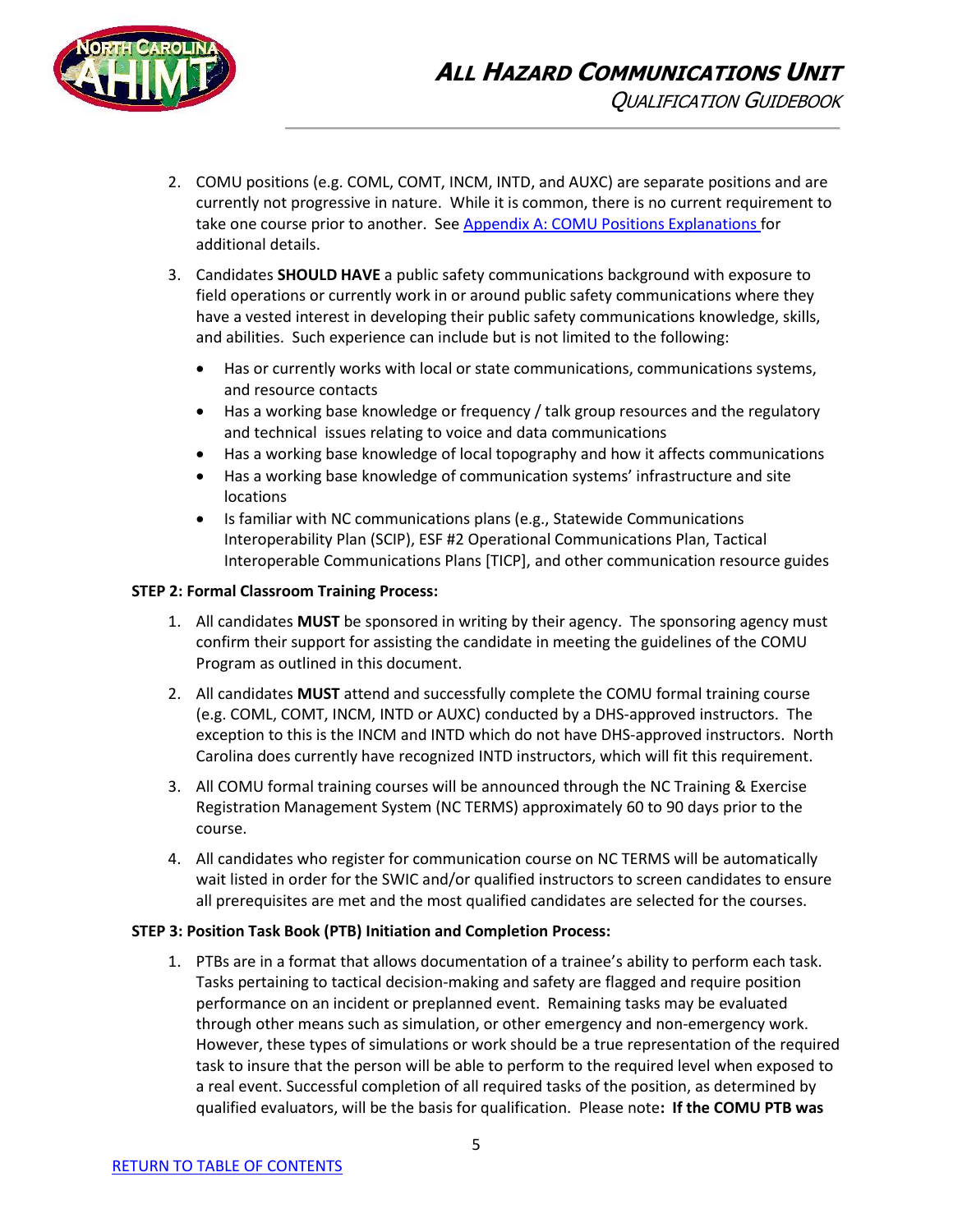# **ALL HAZARD COMMUNICATIONS UNIT** QUALIFICATION GUIDEBOOK



**initiated prior to the adoption of this Qualification Guidebook then the applicant can not be held to the PTB completion standards contained in Step 3, #4.** It is, however, the discretion of the SWIC and/or the SIEC to require further steps to complete the PTB. This may be due to the recommendation of the credentialing committee, a credentialled COML and/or a certified COMT, INTD or AUXC.

- 2. Candidates who attend and successfully complete a COMU formal training course may request a PTB be initiated by the SWIC for them for that specific position. The SWIC maintains the electronic copies of the most recent COMU PTB versions.
- 3. Once the candidate completes STEPS 1 and 2, the candidate is then recognized as a COMU trainee. All COMU PTBs are initiated by the SIEC Executive Director (The SWIC), or a designated SWIC representative, and assigned a SIEC tracking number.
- <span id="page-6-0"></span>4. The trainee **MUST** complete the COMU PTB as prescribed below **WITHIN FIVE (5)** years from the date that the PTB was initiated.
	- A completed PTB **MUST** contain a minimum of four (4) evaluator records.
		- ➢ All tasks for COML PTBs **MUST** be directly supervised and initialed off by a Credentialed Type 3 or above COML, Logistics Chief, or Incident Commander during an incident, planned event or exercise.
		- ➢ All remaining COMU PTBs **MUST** be directly supervised and initialed off by a Credentialed Type 3 or above COML or by a communication professional which the SIEC recognizes in the position being evaluated (e.g. COMT, INTD, AUXC, ITSL, INCM).
		- $\triangleright$  As each task and sub-task is evaluated the proper event code, evaluator record number, date evaluated, and evaluator initials **MUST** be notated in the PTB next to the task or sub-task.

• A completed **COML PTB MUST** contain evaluation records demonstrating performance at a minimum of four (4) different incidents, events, or exercises.

- ➢ Two (2) **MUST** be incidents of more than one (1) operational periods each.
- $\triangleright$  The two (2) remaining events may be planned events, full scale/functional exercises, or additional incidents regardless of the number of operational periods.
- $\triangleright$  Each incident, planned event, or exercise used for evaluating and documenting COML experience **MUST** be at a level of complexity which requires a written Incident Action Plan. Incident Action Plans and other supporting documents **MUST** identify the trainee as performing in the COML position. This supporting documentation **MUST** be submitted as part of the trainee's COML Qualification Binder. Se[e Appendix B: COMU Qualification Binder Checklist.](#page-11-0)
- All remaining **COMU PTBs** (e.g. COMT, INCM, INTD, AUXC) **MUST** contain four (4) evaluation records demonstrating performance.
	- ➢ Two (2) **MUST** be incidents **OR** planned event of more than one (1) operational periods each.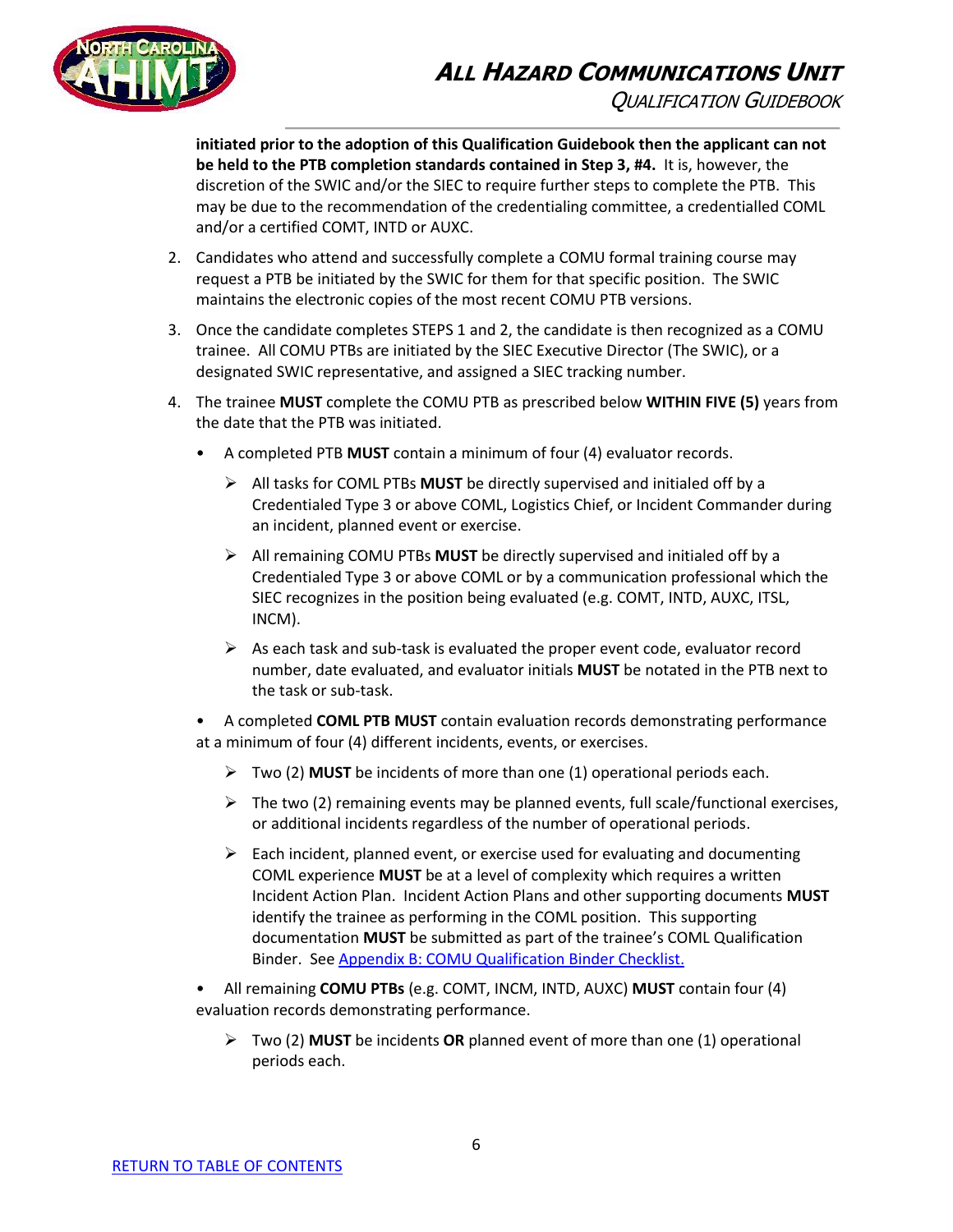

- $\triangleright$  The two (2) remaining evaluations may be full scale/functional exercises, additional incidents regardless of the number of operational periods, or a single task evaluation not tied to an event/incident.
- 5. If a trainee is listed as performing as a COML in an IAP, but also performs COMT tasks while acting at the COML, the trainee may be evaluated and initialed off for both the COML tasks and COMT tasks which were completed during the same incident, event, or exercise.
- 6. **The final evaluator's verification of all COMU PTBs MUST be completed by a credentialed Type 3 or above COML.**
- 7. Once a PTB has received the final evaluator's verification, the trainee will submit their COMU Qualification Binder with the competed PTB and all supporting documents to the SWIC as outlined in STEP 4. **The PTB's "Agency Certification" signature information WILL be filled out and signed by a NC Division of Emergency Management Representative. For COML PTBs it will be the applicable NCEM Branch Manager. For all other COMU PTBs it will be the SWIC.**
- 8. It is the trainee's responsibility to make sure all documentation and signatures are present and correct.

#### <span id="page-7-0"></span> **STEP 4: SWIC Review and SIEC Recognition Process:** [\(RETURN TO COMU PERSONNEL TYPING\)](#page-4-1)

- 1. Trainee **MUST** apply for SIEC Recognition by submitting a COMU Qualification Binder to the SWIC. This **MUST** include prerequisite training certificates, formal training certificates, the completed PTB, and supporting documents such as Incident Action Plans, Incident Communications Plans, and/or After Action Reports that relate to the evaluations in the PTB. See [Appendix C: COMU](#page-11-0) Qualification Binder Checklist.
- 2. The SWIC will review all newly submitted COMU Qualification Binders, prior to SIEC review, to ensure they are complete and meet the requirements as explained in this guide. Quarterly deadlines for submitting new COMU Qualification Binders for the SWIC's review are December 1<sup>st</sup>, March 1<sup>st</sup>, June 1<sup>st</sup>, and September 1<sup>st</sup>.
- 3. If a COMU Qualification Binder is not complete, the SWIC will (1) request additional documentation from the applicant or (2) return it to the applicant with an explanation of what is missing.
- 4. If a COMU Qualification Binder is complete, the SWIC will then add it to the SIEC's agenda for an evaluation and decision. Within the SIEC, a five (5) member COMU peer-review subcommittee performs the document review for all COMU Qualification Binders.
- 5. The applicant and final verifying evaluator will receive notification from the SWIC regarding the SIEC evaluation and decision.
	- If approved for SIEC recognition, the applicant will be recognized and given a certificate signed by the SIEC co-chairs and the SWIC. The SWIC will retain a copy of the COMU Qualification Binder.
	- If not approved for SIEC recognition, an explanation will be provided to the applicant and final verifying evaluator by the SWIC regarding what additional experience or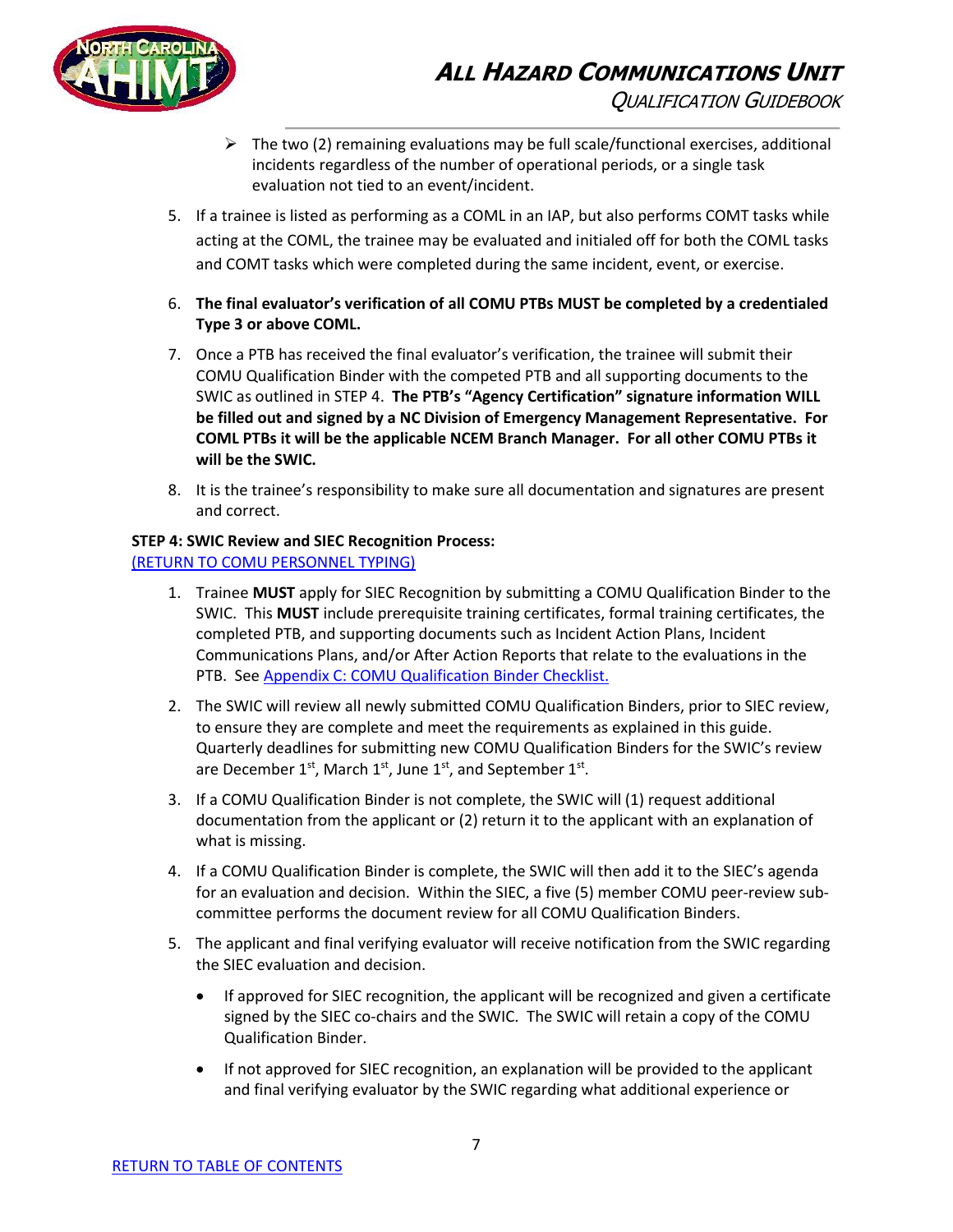

training is needed. The applicant also has an option to appeal the SIEC's decision. See th[e appeal process](#page-9-1) in Section D for further details.

- 6. If the applicant is requesting COMU recognition in North Carolina after moving from another state, i.e. **reciprocity**, they must submit a completed PTB to the SWIC along with the following:
	- Copies of COMU course completion certificates
	- Copies of updated IS courses
	- Letter of support from the previous State's SWIC
	- (1) If the COMU PTB (non COML) is complete and the SWIC and SIEC are comfortable with the applicant, the approval process will follow the same course as #5 above. It is the discretion of the SWIC and/or the SIEC to request further information or verification of the applicant's skill level. This can be accomplished through inclusion in an incident, event or exercise.
	- (2) If the applicant's COML PTB is complete, in accordance with the prior state's policy or process, they must perform the COML function during an incident, event or exercise under the observation of a North Carolina credentialled COML.

#### <span id="page-8-0"></span> **STEP 5: AHIMT Application and Credentialing Process (Only for COML):**

[\(RETURN TO COMU PERSONNEL TYPING\)](#page-4-1)

- 1. Prior to submitting an AHIMT application for COML credentialing, the applicant **SHOULD HAVE** experience working regional or multijurisdictional Type 3 or above incidents, events, or exercises and **SHOULD HAVE** a working relationship with the fully credentialed AHIMT personnel within one's NCEM Branch.
- 2. Applicant requests an AHIMT application from the SWIC.
- 3. Applicant completes the AHIMT application, adds any additional documented experience to his/her COML Qualification Binder, and obtains "Agency Approval" from the applicants' designated agency head. The applicants' designated agency head will sign as the "Verifying Official" on the AHIMT application **to indicate that the applicant is allowed to participate in AHIMT dispatches and to ensure the applicant is covered by worker's compensation.** If the applicant's designated agency does not cover worker's compensation for AHIMT dispatches, then the applicant must coordinate alternate means of coverage through NC Emergency Management. Applicant submits all of the above to the SWIC.
- 4. The SWIC will review and forward the applicant's completed application and binder to the respective NCEM Branch Manager for review and endorsement decision.
- 5. The NCEM Branch Manager will review the binder and decide to approve or disapprove the applicant's application for AHIMT COML credentialing. NCEM Branch managers are authorized to determine if the applicant meets the overall requirements for NC AHIMT Type 3 or above positions.
- 6. The applicant will receive notification from the SWIC on approval or disapproval.
	- If approved, the SWIC will generate a request for credentialing in NC TERMS, issue a SERT badge, and enter the newly credentialed COML into the NCEM resource database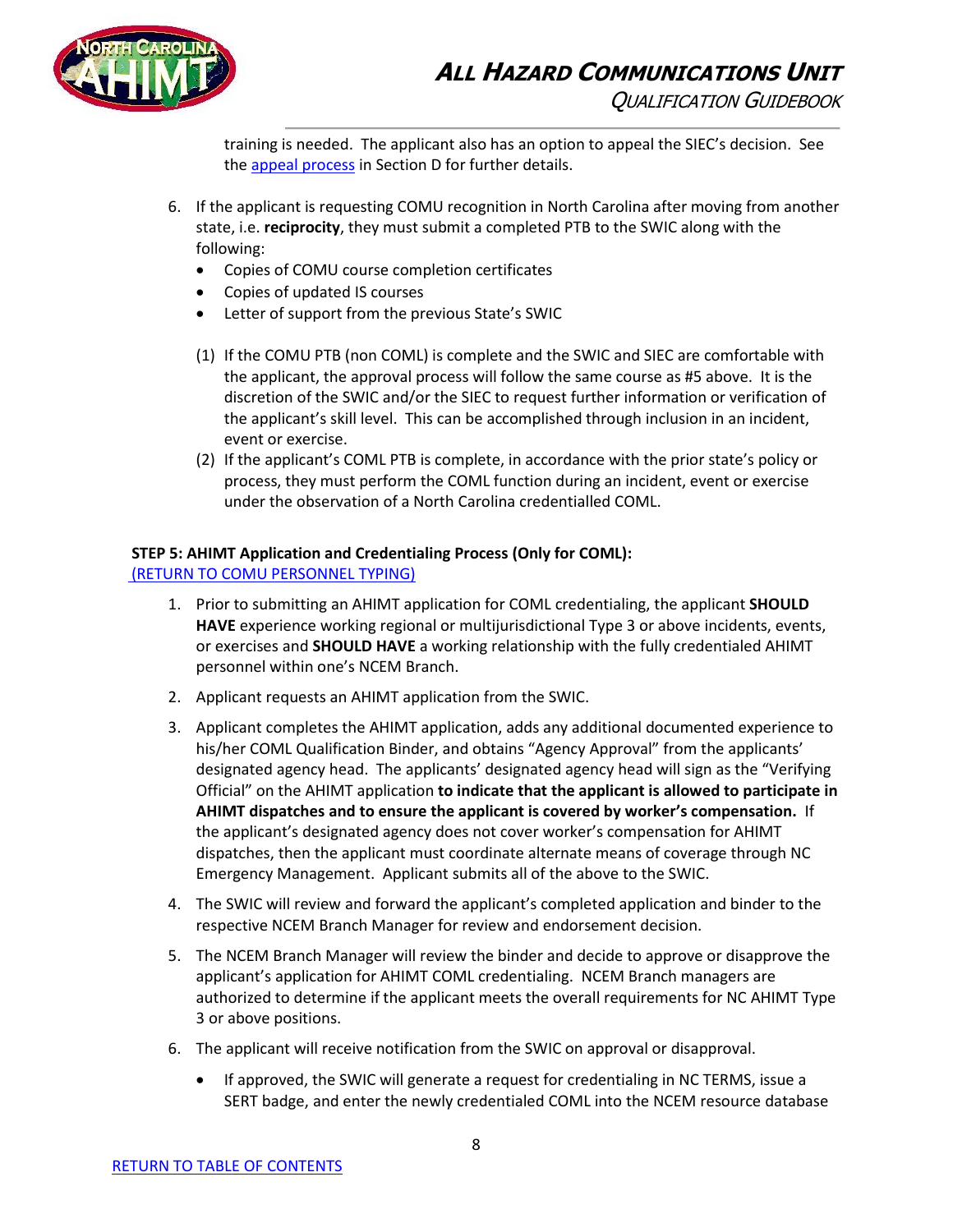

as being available for regional/state sponsored Incident management Team (IMT) or Single Resources List (SRL) deployments.

• If not approved, an explanation will be provided to the applicant and final verifying evaluator by the SWIC/NCEM Branch Manager regarding what additional experience is needed. The applicant also has an option to appeal the NCEM Branch Manager's decision. See th[e appeal process](#page-9-1) in Section D for further details.

#### <span id="page-9-0"></span> **STEP 6: Currency / Requalification Process:**

- 1. The maximum time allowed for maintaining currency is 5 years. A mandatory criterion for re-recognition or credentialing will occur once every 5 years to keep the individual's qualifications and skills up to date and to maintain active participation in the North Carolina COMU program. Currency for a COMU position can be maintained by meeting any of the following requirements:
	- By successful performance in the position qualified for within 5 years. The requalification period is for 5 years from the date of qualifying incident, event, or full scale/functional Incident Action Plan.
	- By successful performance in a higher COMU position.
- 2. Each individual must reapply by submitting a new Incident Action Plans, Incident Communications Plan, and/or After Action Reports that documents their participation. COMLs must also submit a new AHIMT application form. Requalification paperwork is to be submitted to the SWIC. Failure to re-apply within 90 days following the expiration of qualification will require completion of a new PTB.

#### <span id="page-9-1"></span>**D. APPEALS PROCESS:**

#### [\(RETERN TO STEP 4\)](#page-7-0) [\(RETURN TO STEP 5\)](#page-8-0)

Appeals relative to denial of eligibility for either SIEC recognition or COML credential may be made by utilizing the following procedures:

- 1. Appeals for SIEC Recognition:
	- Appeals shall be in writing by the individual who applied for qualification. Appeals must contain, at a minimum, a description of the reason/circumstances leading to the appeal, supporting documentation, and the desired outcome. The appeal must be addressed to the SIEC co-chairs and submitted to the SWIC no later than 60 days after notification of initial review and denial. The SIEC shall render the final decision in writing to the applicant within 30 days of the receipt of the appeal.
- 2. Appeals for COML credentialing:
	- Appeals shall be in writing by the individual who applied for certification. Appeals must contain, at a minimum, a description of the reason/circumstances leading to the appeal, supporting documentation, and the desired outcome. The appeal must be addressed to the appropriate NCEM Branch manager and submitted to the SWIC no later than 60 days after notification of initial review and denial. The appropriate NCEM Branch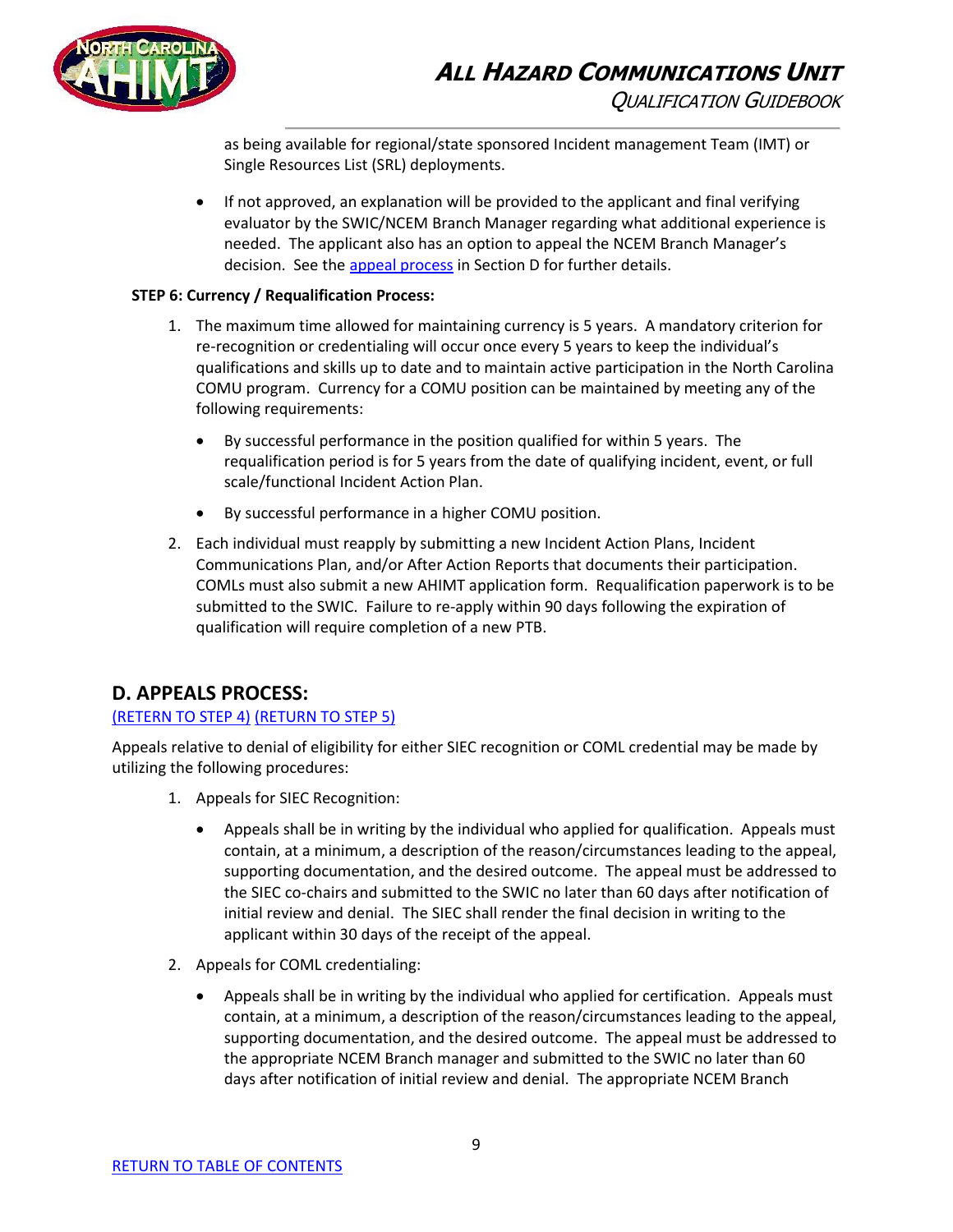

Manager shall render his/her decision in writing to the applicate within 30 days of the receipt of the appeal. The decision of the NCEM Branch Manager shall be final.

### <span id="page-10-0"></span>**E. COMU INSTRUCTORS:**

A candidate wishing to become a COMU DHS-Approved instructor **MUST** be a credentialed Type III COML or SIEC recognized in the specific COMU position (COMT, INCM, INTD, AUXC, ITSL), which they wish to instruct.

1. The candidate **MUST** have instructor qualifications and teaching experience identified as adequate by the SWIC / SIEC. The candidate **MUST** be endorsed by the SWIC / SIEC to attend an All-Hazard COMU train the trainer course. The candidate **MUST** successfully complete an All-Hazard COMU train the trainer course for the specific position which they will instruct.

Upon being added to the DHS COMU Instructor list, the new instructor will be eligible to teach the DHS All-Hazards COMU course. To serve as a DHS-Approved COMU Instructor, each instructor agrees that he/she will use only approved DHS-All-Hazards COMU materials (One may add local information to enhance the course content). Additionally, instructors will teach the DHS All-Hazards COMU course only with other DHS-Approved Instructors or DHS All-Hazards COMU-trained adjunct instructors. DHS requires two DHS--Approved instructors per class, or a 1:15 instructor to student ratio.

# <span id="page-10-1"></span>**F. REVIEW AND UPDATE OF THE COMU QUALIFICATION GUIDEBOOK:**

This guide will be reviewed and updated as necessary every two years by the SIEC to ensure its alignment with the Incident Management Program Type 2 and 3 Qualification System Guide and the NC AHIMT working group. Suggested revisions can be emailed to the North Carolina SWIC.

# **APPENDIX A: COMU POSITIONS EXPLANATIONS:**

#### [RETURN TO STEP 1](#page-4-3)

<span id="page-10-2"></span>**Communications Unit Leader (COML)** – Under the NIMS ICS structure, a COML is the focal point within the Communications Unit. They have the essential core competencies required for performing COML duties in an all-hazards incident. A type 3 COML has the ability to operate in a local or state-level All-Hazard Incident Management Team. Additionally, they have the required skills needed to coordinate and maintain on-scene emergency operational communications during a multi-jurisdictional response or planned event.

A COML manages the operational communications aspects and functions during an incident or event, and develops a NIMS/ICS Form 205 Incident Radio Communications Plan to support ongoing and forecasted incident operations, and supervises the COMU. As needed, the COML will work with communication stakeholders and response assets to coordinate and synchronize communications with other dispatch centers and the incident communications plan. COMLs must be subject matter experts (SMEs) in communication planning in order to achieve and maintain operational communications, interoperability, and redundancy.

**Communications Technician (COMT)** – The COMT is the technical expert within the Communications Unit. The COMT is responsible for assisting the COML in assessing the technical communication situation, determining communication technical requirements, and implementing a technically effective incident communications plan. It is essential that COMTs are SME regarding communication technical concepts and technologies that are utilized in North Carolina. These concepts and technologies include, but are not limited to, interoperable communication solutions, LMR communications, satellite, telephone, data, and computer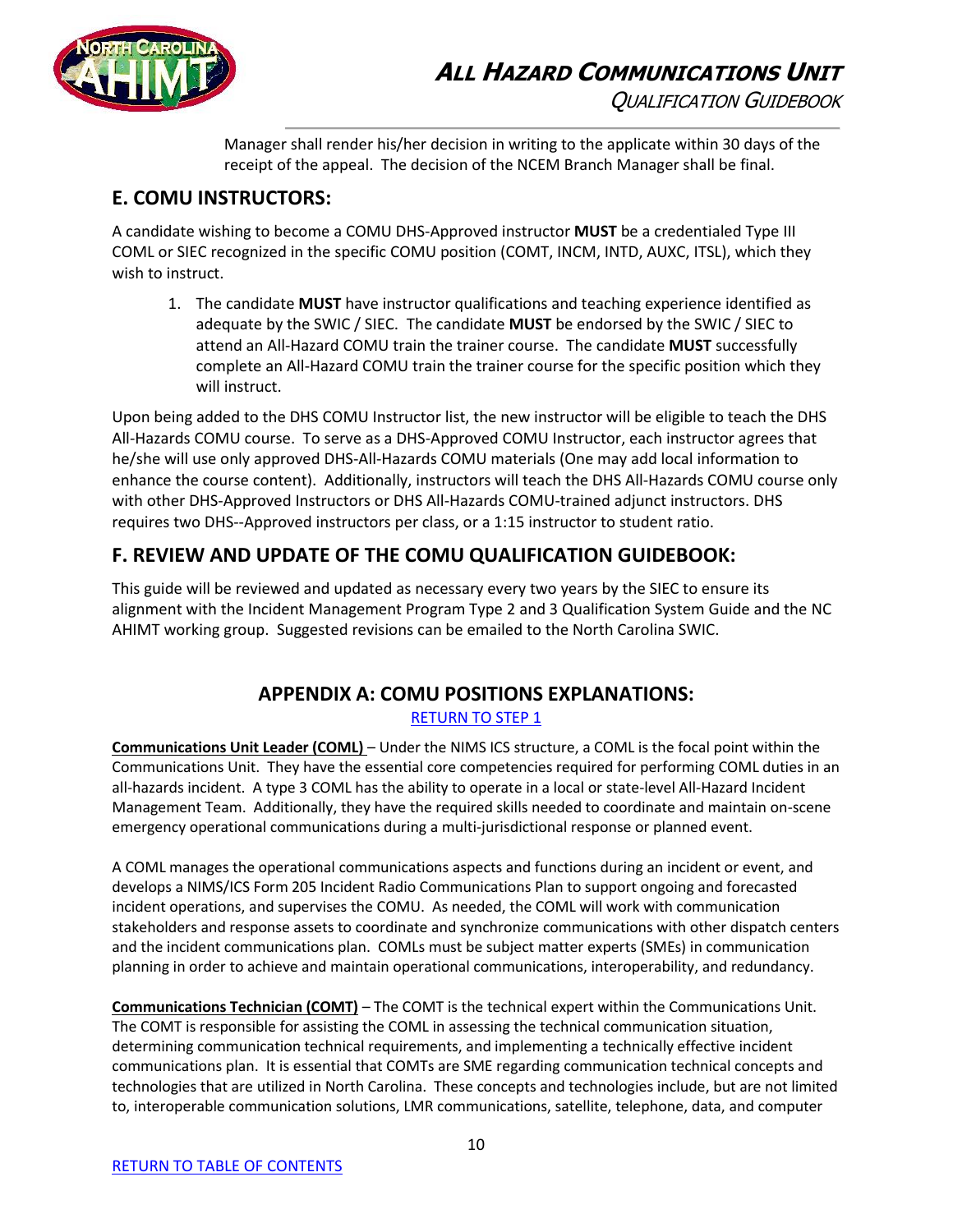# **ALL HAZARD COMMUNICATIONS UNIT** QUALIFICATION GUIDEBOOK



technologies that are used in incident response and planned events. COMTs are also responsible for deploying advanced equipment and keeping it operational throughout the incident or event.

**Incident Communications Center Manager (INCM)** – Supervises the operational aspects of the Incident Communications Center (ICC). During an incident, the ICC is designed to absorb incident traffic in order to separate that traffic from the day-to-day activities of the dispatch center. The ICC is typically located at the Incident Command Post (ICP) in a fixed site, tent, trailer, mobile COMU.

**Incident Tactical Dispatcher (INTD)**- Staffs a radio and/or phone at the ICC and is responsible for documenting incoming radio and telephone messages. **Telecommunicator Emergency Response Taskforce (TERT)** personnel can be utilized within a Public Safety Answering Point (PSAP) (911 Center) in order to supplement call-taking and dispatching functions. It is the goal of the SWIC for the INTD and TERT functions to be interchangeable.

**Auxiliary Emergency Communicator (AUXC)** – Provides alternate means of communicating via amateur radio frequencies. AUXC personnel can provide long range voice and data messages while assisting overall COMU activities. The AUXC provides contingent and emergent methods of communications to support incident activities, as well as continuity of government functions. AUXC personnel, in many cases, are volunteer assets and special considerations are to be made for their logistical support during a COMU activation.

<span id="page-11-0"></span>**Information Technology Services Unit Leader (ITSL)** – Provide IT support for the ICS structure established for complex incidents and/or events. The ITSL is a newly formed position and has not been fully adopted. The ITSL, once formalized will serve as a peer to the COML. There is ITSL training being facilitated and therefore ITSL position task books are also being issued. The ITSL PTB is currently being evaluated by the North Carolina SIEC.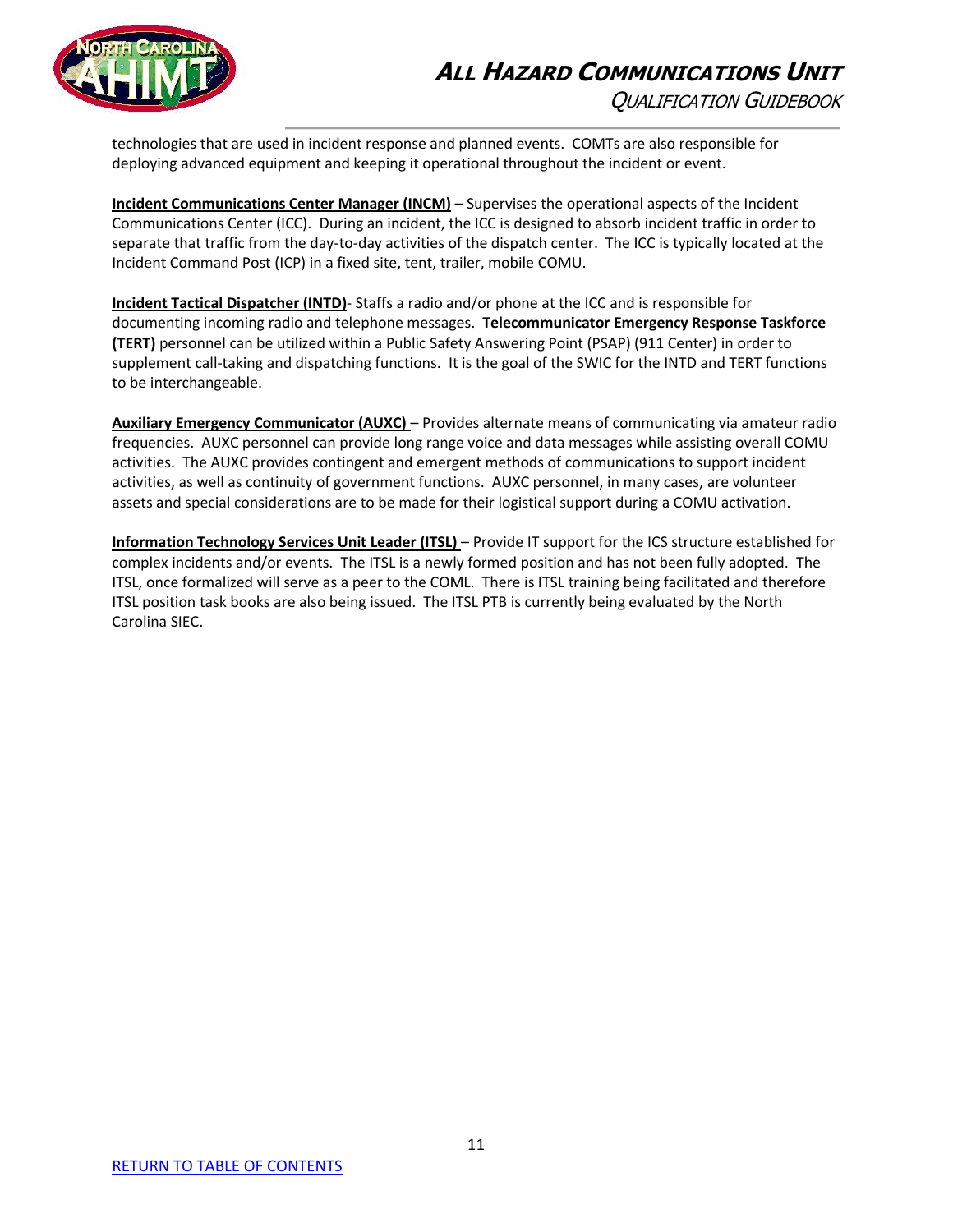

### **APPENDIX B: COMU QUALIFICATION BINDER CHECKLIST:**

[RETURN TO STEP 3,](#page-6-0) [RETURN TO STEP 4](#page-7-0)

□ Cover Sheet with COMU Position, Name, and Contact Information

□ Section A (Prerequisites):

- □ Photo of Applicant
- □ ICS-100.c Certificate of Completion
- □ ICS-200.c Certificate of Completion
- □ ICS-300 Certificate of Completion (COML Only)
- □ IS-700.b Certificate of Completion
- □ IS 800.c Certificate of Completion

 $\Box$  Section B (Formal Training):

- □ Original Home Agency Written Endorsement (See Section C, STEP 2)
- □ COMU Formal Training: DHS Certificate of Completion

□ Section C (Position Task Book):

- □ Completed Position Task Book with Four or More Evaluator Signatures and the Final Evaluator Verification Signature.
- □ PTB Agency Approval (Leave Blank: Will be completed by a NCEM representative)

 $\Box$  Section D (Supporting Documentation):

- □ Incident #1 for COML, Event or Incident #1 for COMT or below
- □ Incident #2 for COML, Event or Incident #2 for COMT or below
- □ Event / Exercise / Incident
- □ Event / Exercise / Incident
- □ Additional Events / Exercises / Incidents as applicable

### □ SWIC Review and SIEC Review

 $\Box$  SWIC Review/Comments

□ SIEC Peer-Review Review/Comments

□ SIEC Decision: Date: \_\_\_\_\_\_\_\_\_\_\_ □ Recognized □ Not Recognized Comments:

### □ AHIMT Application (COML Credentialing)

- □ AHIMT Credentialing Application
- □ Official Training Record (TERMS Transcript, College Transcript, etc.)
- □ NCEM Branch Manage Decision: Date: \_\_\_\_\_\_\_\_\_\_ □ Approved □ Not Approved Comments: \_\_\_\_\_\_\_\_\_\_\_\_\_\_\_\_\_\_\_\_\_\_\_\_\_\_\_\_\_\_\_\_\_\_\_\_\_\_\_\_\_\_\_\_\_\_\_\_\_\_\_\_\_\_\_\_\_\_\_\_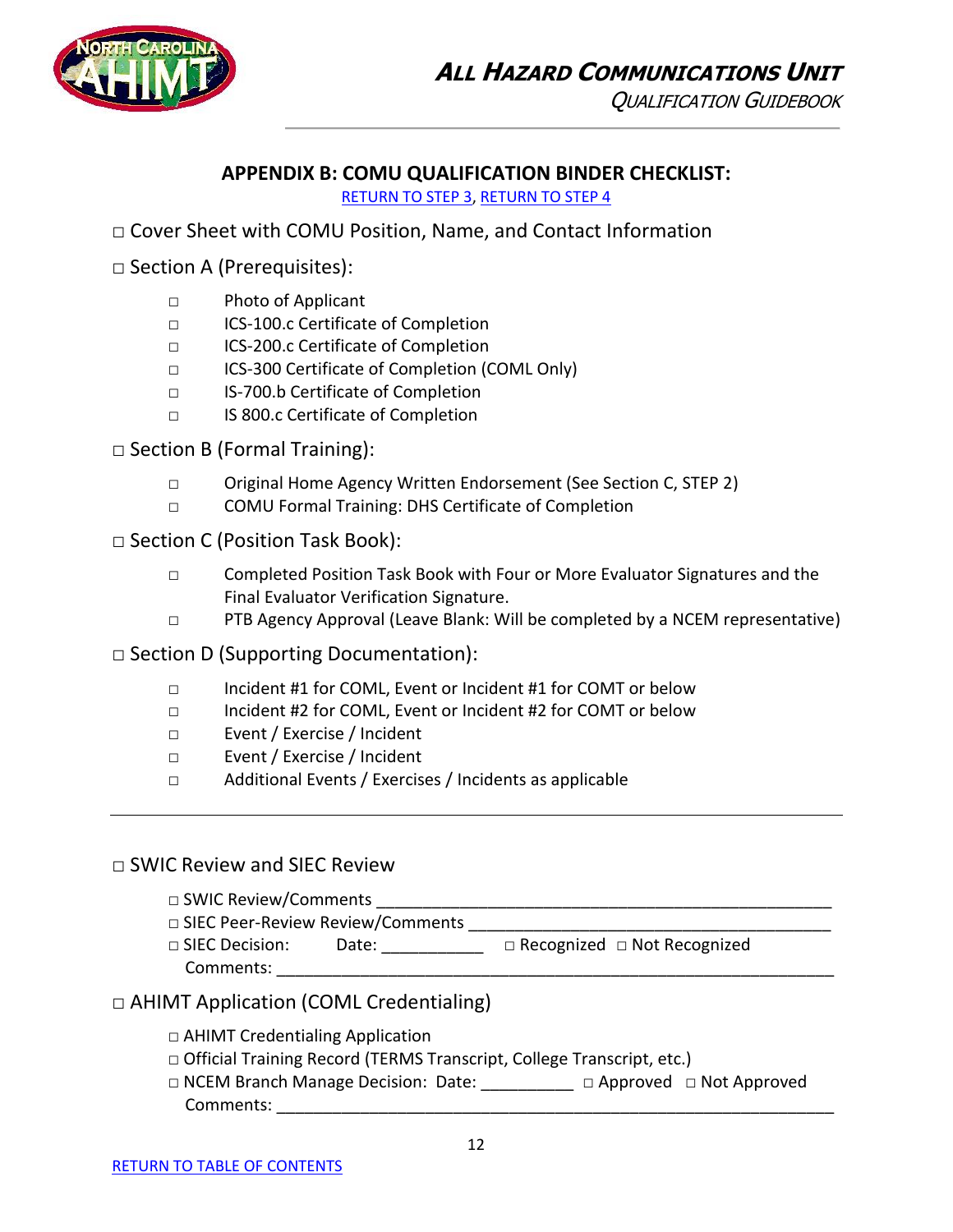

QUALIFICATION GUIDEBOOK

<span id="page-13-0"></span>